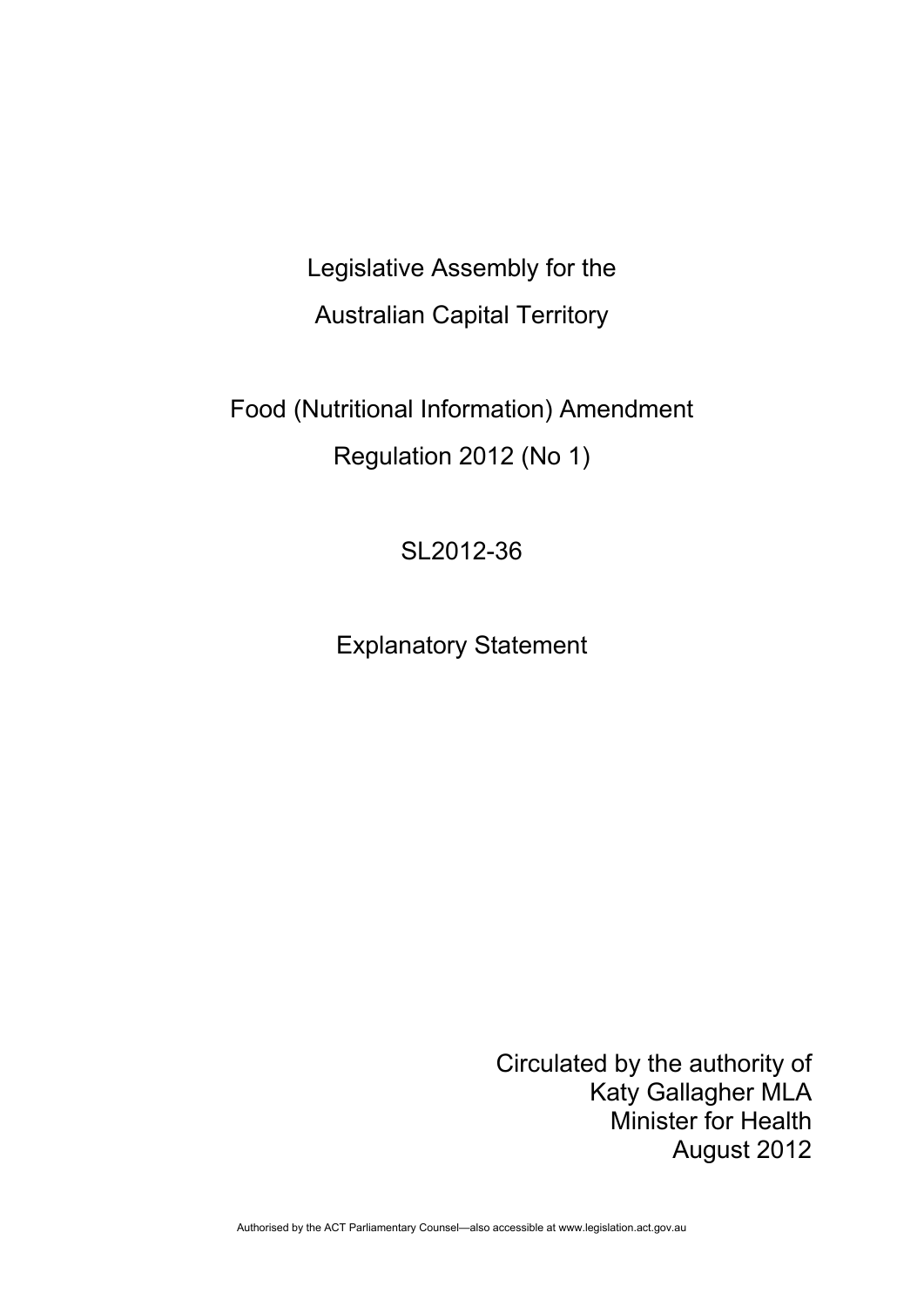Food (Nutritional Information) Amendment Regulation 2012 (No 1)

## **Overview**

Part 9 of the *Food Act 2001* requires certain food businesses to display nutritional information about their standard food items. The Food Regulation 2002 provides that this information includes the kilojoule content of captured standard food items and the contextualising statement "The average adult daily energy intake is 8,700 kJ".

The Food (Nutritional Information) Amendment Regulation 2012 proposes to amend the Food Regulation 2002 concerning the way supermarkets may display kilojoule information. The proposed changes will ensure consistency with the equivalent NSW legislation and will allow the laws to achieve their purpose.

## **Clauses**

**Clause 1** provides for the name of the regulation as the Food (Nutritional Information) Amendment Regulation 2012 (No 1).

**Clause 2** provides that the regulation commences immediately after the commencement of the *Food (Nutritional Information) Amendment Act*, section 7.

Due to the operation of section 75 (1) of the *Legislation Act 2001* (the Legislation Act) the naming and commencement provisions of this Regulation, clauses 1 and 2, commence automatically on the day the Regulation is notified. A note to that effect is included in the provision.

**Clause 3** provides that the legislation that is amended by the regulation is the Food Regulation 2002.

**Clause 4** inserts a new section 13A. The section provides a definition for the term *nutrition information panel* that is consistent with the Australia New Zealand Food Standards Code. Section 13A also provides a definition for the term *supermarket*  that is similar to the definition provided in the equivalent NSW legislation.

**Clause 5** amends section 14 of the Food Regulation 2002 by substituting a new section 14. The new section 14 differentiates between nutritional information required to be displayed at a standard food outlet other than a supermarket and one that *is* a supermarket. This distinction was not previously made.

Section 14 (2) allows supermarkets captured by section 110 (1) of the *Food Act 2001* to display the average energy content of their standard food items in kilojoules per 100g of food *or* in kilojoules for the whole food item. This alternative method for displaying kilojoules has been allowed for supermarkets as requiring supermarkets to display the energy content for the whole food item may, in some instances, create inconsistencies between items on the same shelf. For instance, bakery items made at the premises would otherwise have to display the energy content of the whole item whereas products made externally may only display kilojoules per 100g. This amendment will allow customers to compare products' energy contents on an equal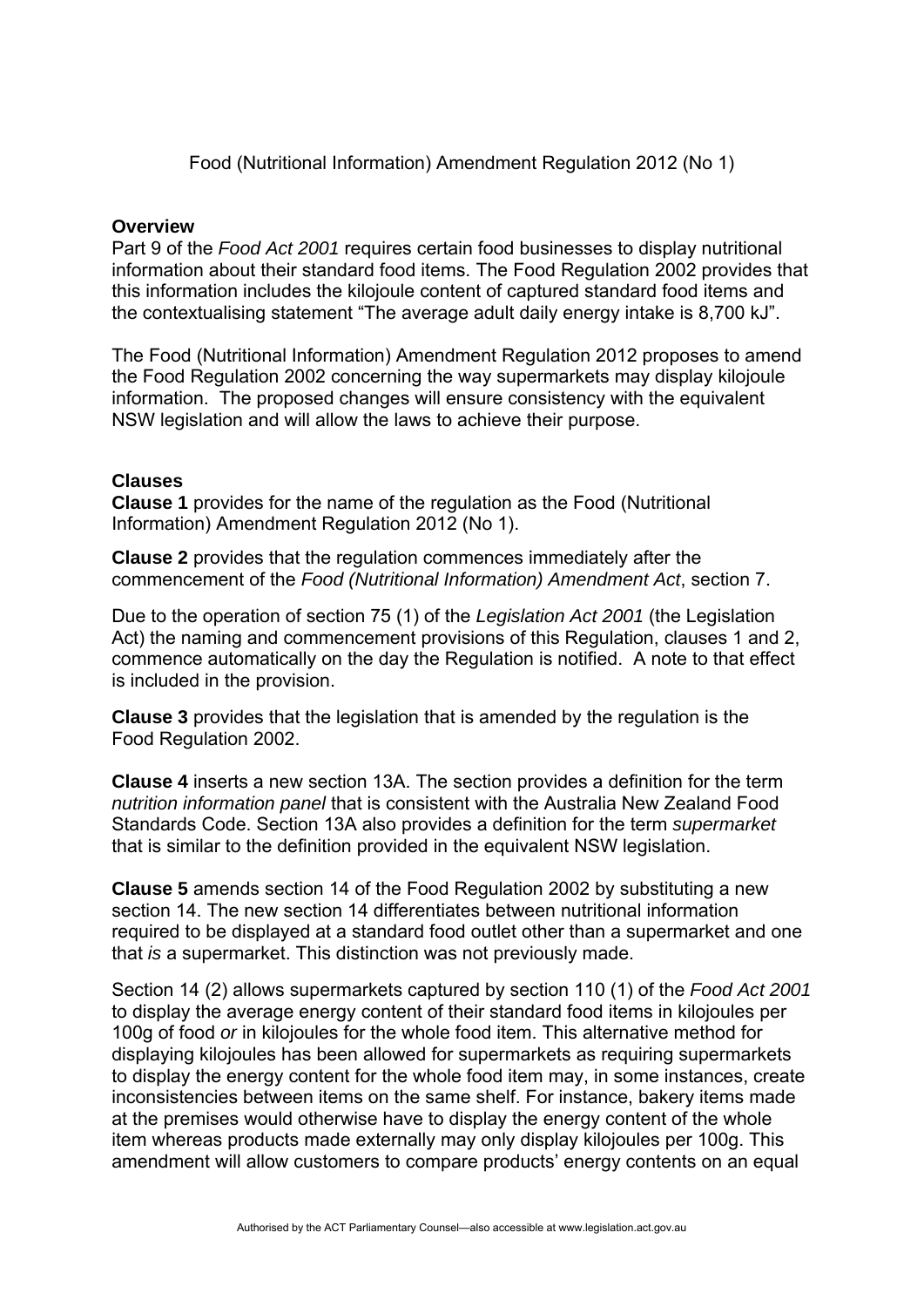scale. It would also provide more useful information for products containing multiple serves (e.g. a chocolate mud cake that is intended to be cut into serves).

**Clause 6** replaces a reference to sections 14 (2) and (3) that appear in section 15 (2) with a reference instead to a new section 15A. The amended section 15 (2) provides the requirements for working out nutritional information to be displayed stating that "The average energy content of a food item is to be worked out in accordance with the method mentioned in section 15A".

As the amended section 14 does not provide the requirements for working out nutritional information to be displayed [previously found at section 14 (2) and (3)], the new section 15A prescribes these requirements.

**Clause 7** inserts a new section 15A that prescribes the requirements for working out nutritional information to be displayed. This information was previously found at section 14 (2) and (3).

Subsection (1) provides the requirements for working out the average energy content of a standard food item, which are found at Division 1, clauses 1 and 2 of Standard 1.2.8 - *Nutrition Information Requirements* of the Food Standards Code (the Code). The Code can be found at the Food Standards Australia New Zealand website <http://www.foodstandards.gov.au/foodstandards/foodstandardscode.cfm> . Standard 1.2.8 sets out nutrition information requirements in relation to food that is required to be labelled under the Code and prescribes when nutritional information must be provided, and the manner in which such information is provided.

Subsection (2) allows the number of kilojoules to be rounded to the nearest 10kJ to account for a margin of error and to simplify interpretation/calculation of kilojoule information.

**Clause 8** substitutes a new heading for section 16. The new heading indicates that the requirements of section 16 apply only to standard food outlets other than supermarkets.

**Clause 9** inserts a new section 16 (1A) before section 16 (1) that states, "This section applies to a standard food outlet other than a supermarket".

**Clause 10** replaces a reference to section 14 (1) that appears in section 16 (1) with a reference instead to section 14 (1) (a). This amends section 16 (1) so that it reads, "The places where the nutritional information mentioned in section 14 (1) (a) and section 15 (1) must be displayed in relation to a standard food item are - ".

**Clause 11** omits 'The places where nutritional information mentioned in subsection (1)' from section 16 (2) and substitutes 'The places mentioned in subsection (1) where nutritional information'. This amendment is intended to provide clearer wording on the intent of section 16 (2).

**Clause 12** inserts a new section 16A. The section prescribes the places where nutritional information must be displayed in standard food outlets that are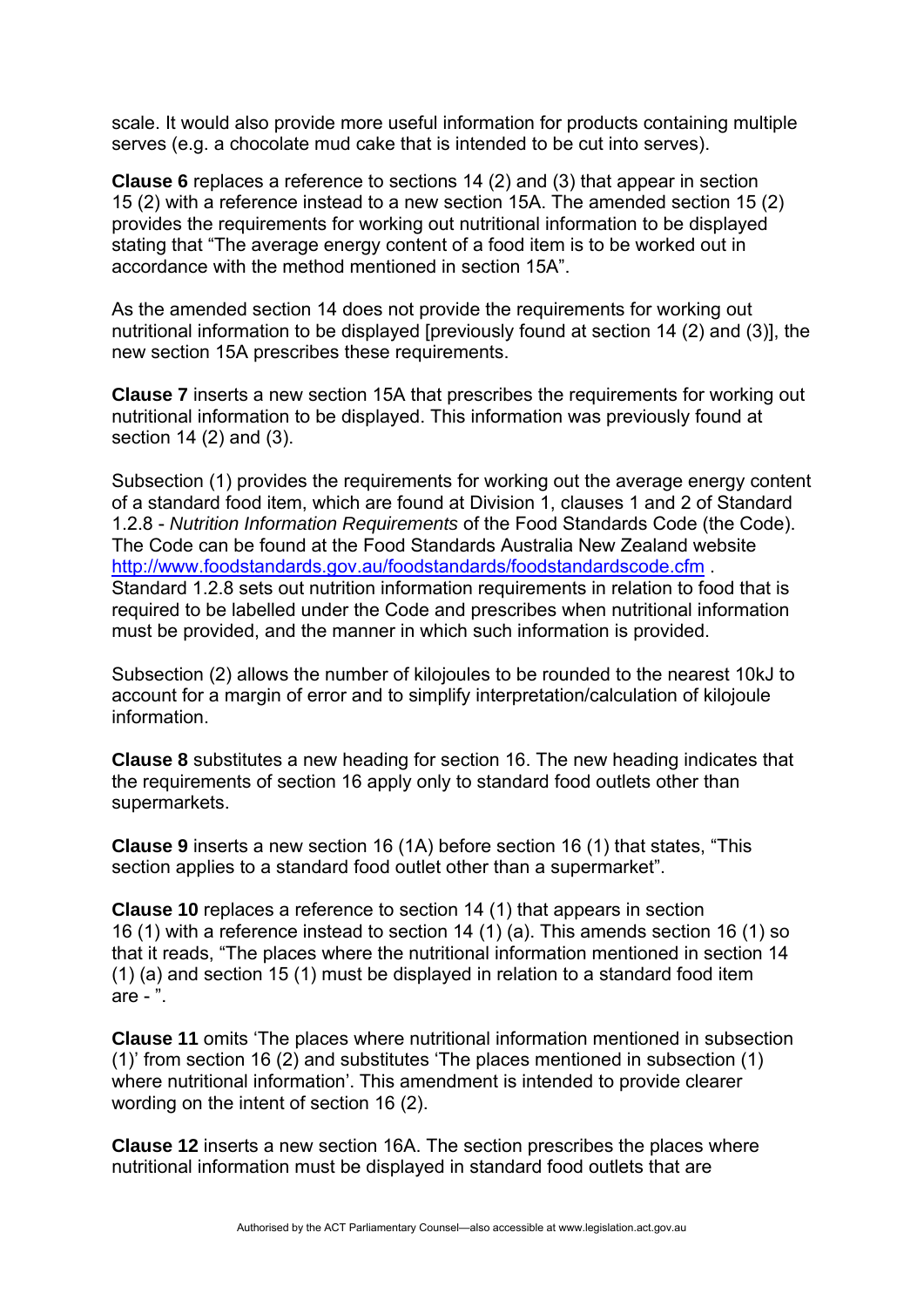supermarkets. These places include those that apply to standard food outlets that are not supermarkets (i.e. those places mentioned in section 16 (1), such as on each menu, price tag or label that names a standard food item). Alternatively, this new section allows supermarkets to use a nutrition information panel displayed on the standard food item's packaging as the place where nutritional information is displayed. The nutrition information panel must meet the requirements for these panels set out in the Australia New Zealand Food Standards Code. The nutrition information panel must also be able to be seen by customers before the point of purchase without assistance from a person working at the standard food outlet. For instance, a nutritional information panel would not be an acceptable method for displaying nutritional information if the food item was kept in a deli cabinet that required staff to retrieve the item for a customer.

This amendment has been made for supermarkets as supermarket customers generally select their food item prior to the point of decision to purchase (unlike other standard food outlets). Many of these food items already have nutrition information available on their labels in the form of nutrition information panels. As such, requiring menu or ticket displays of nutrition information creates inconsistencies in the placement of nutrition information between pre-packaged foods and those made at a supermarket. This was not the intent of the laws. Nutrition information panels also provide more information than simple kJ displays.

**Clause 13** substitutes a new heading for section 17. The new heading reflects the fact that the way of displaying nutritional information is different for standard food outlets that are not supermarkets and those that are supermarkets.

**Clause 14** inserts a new section 17 (1A) that states that this section applies to a standard food outlet other than a supermarket. This further clarifies that the way of displaying nutritional information is different for standard food outlets that are not supermarkets and those that are supermarkets.

**Clause 15** replaces a reference to section 14 (1) that appears in section 17 (1) with a reference instead to section 14 (1) (a). This amends section 17 (1) so that it reads, "The nutritional information mentioned in section 14 (1) (a) and section 15 $(1)$  must  $-$ ".

**Clause 16** inserts a new section 18 that prescribes the requirements for displaying nutritional information and the contextualising statement for supermarkets.

Section 18 states that the prescribed nutrition information must be displayed so that: it is clearly legible; it displays the kilojoule content of food items in numerals followed by the abbreviation 'kJ'; and it displays the nutritional information in the same font, and at least the same font size, as the largest *shelf ticket price* for the standard food item. It also prescribes that the statement mentioned in section 14 (2) (b) must be in the same font, and at least the same font size, as the largest *shelf ticket price* for the standard food item.

This new section draws a distinction between the minimum font display size for the prescribed information that must be displayed in standard food outlets that are